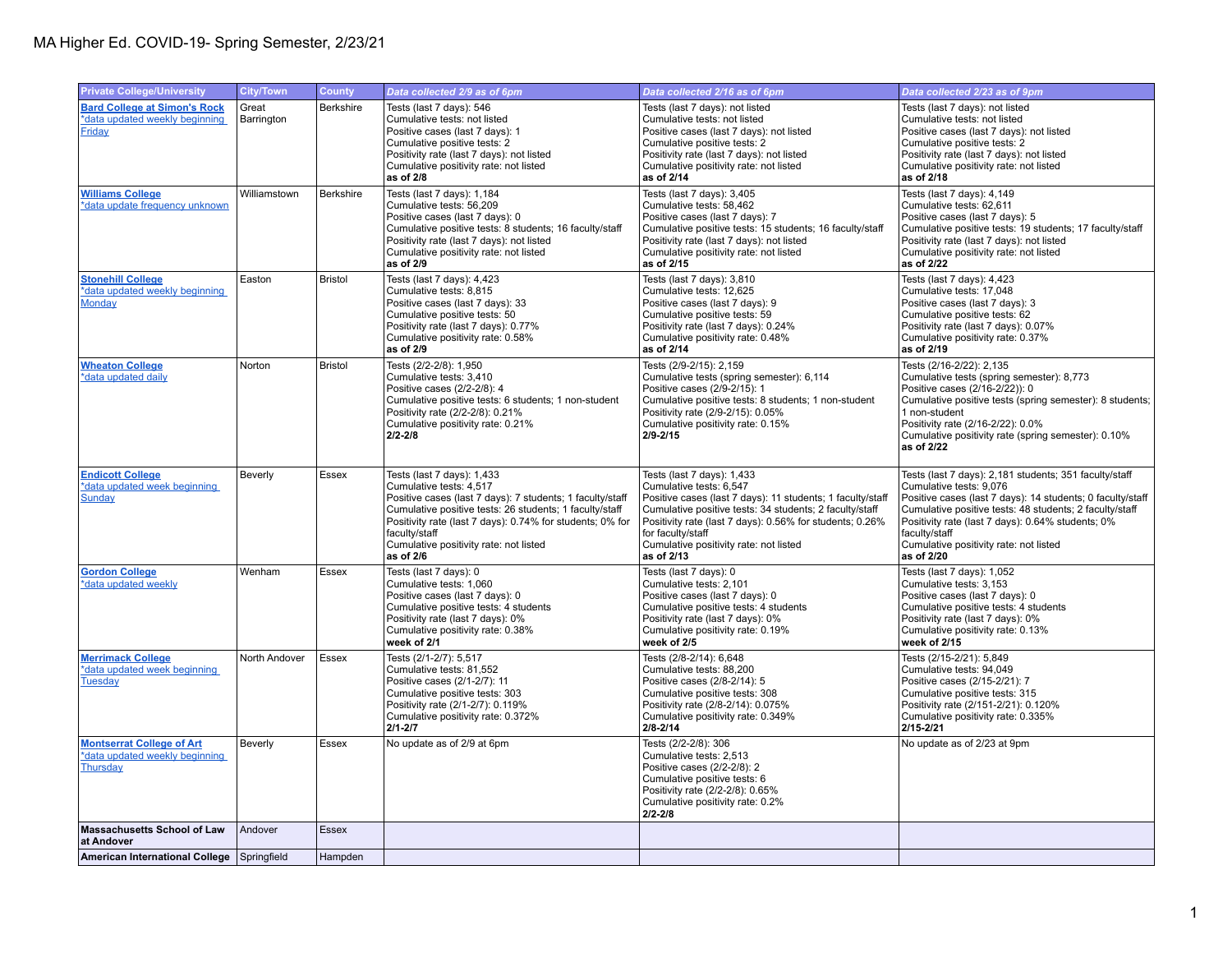| <b>Bay Path College</b><br>*data update frequency unknown                       | Longmeadow   | Hampden   | Tests (last 7 days): 546<br>Cumulative tests: 9,148<br>Positive cases (last 7 days): 0<br>Cumulative positive tests: 64<br>Positivity rate (last 7 days): 0%<br>Cumulative positivity rate: not listed<br>as of 2/9                                                               | Tests (last 7 days): 502<br>Cumulative tests: 9,656<br>Positive cases (last 7 days): 1<br>Cumulative positive tests: 65<br>Positivity rate (last 7 days): 0.2%<br>Cumulative positivity rate: not listed<br>as of 2/16                                                         | Tests (last 7 days): 455<br>Cumulative tests: 10,237<br>Positive cases (last 7 days): 0<br>Cumulative positive tests: 65<br>Positivity rate (last 7 days): 0%<br>Cumulative positivity rate: not listed<br>as of 2/23                                                                                      |
|---------------------------------------------------------------------------------|--------------|-----------|-----------------------------------------------------------------------------------------------------------------------------------------------------------------------------------------------------------------------------------------------------------------------------------|--------------------------------------------------------------------------------------------------------------------------------------------------------------------------------------------------------------------------------------------------------------------------------|------------------------------------------------------------------------------------------------------------------------------------------------------------------------------------------------------------------------------------------------------------------------------------------------------------|
| <b>Elms College</b><br>*data update frequency unknown                           | Chicopee     | Hampden   | Tests (last 14 days): 726<br>Cumulative tests: 5,916<br>Positive cases (last 14 days): 0<br>Cumulative positive tests: 14<br>Positivity rate (last 7 days): 0%<br>Cumulative positivity rate: 0.24%<br>as of 2/9                                                                  | Tests (2/3-2/16): 1,109<br>Cumulative tests: 6,271<br>Positive cases (2/3-2/16): 0<br>Cumulative positive tests: 14<br>Positivity rate (2/3-2/16): 0%<br>Cumulative positivity rate: 0.22%<br>as of 2/16                                                                       | Tests (2/10-2/23): 1,030<br>Cumulative tests: 6,946<br>Positive cases (last 14 days): 0<br>Cumulative positive tests: 14<br>Positivity rate (last 7 days): 0%<br>Cumulative positivity rate: 0.2%<br>as of 2/23                                                                                            |
| <b>Springfield College</b><br>*data update frequency unknown                    | Springfield  | Hampden   | Tests (1/30-2/6): 2,169<br>Cumulative tests: 3.297<br>Positive cases (1/30-2/6): 17<br>Cumulative positive tests: 26<br>Positivity rate (1/30-2/6): 0.784%<br>Cumulative positivity rate: 0.789%<br>1/30-2/6                                                                      | Tests (2/6-2/10): 1,880<br>Cumulative tests: 4,943<br>Positive cases (2/6-2/10): 9<br>Cumulative positive tests: 35<br>Positivity rate (2/6-2/10): 0.479%<br>Cumulative positivity rate: 0.708%<br>2/6-2/10                                                                    | Tests (2/17-2/22): 1,783<br>Cumulative tests: 8,454<br>Positive cases (2/17-2/22): 5<br>Cumulative positive tests: 48<br>Positivity rate (2/17-2/22): 0.280%<br>Cumulative positivity rate: 0.568%<br>$2/17 - 2/22$                                                                                        |
| <b>Western New England</b><br><b>University</b><br>*data updated every Thursday | Springfield  | Hampden   | Tests (last 7 days): not listed<br>Cumulative tests: 4,100<br>Positive cases (last 7 days): not listed<br>Cumulative positive tests: 86<br>Positivity rate (last 7 days): not listed<br>Cumulative positivity rate: not listed<br>as of 2/6                                       | Tests (last 7 days): not listed<br>Cumulative tests: 4,580<br>Positive cases (last 7 days): not listed<br>Cumulative positive tests: 97<br>Positivity rate (last 7 days): not listed<br>Cumulative positivity rate: not listed<br>as of 2/12                                   | Tests (last 7 days): not listed<br>Cumulative tests: 5,165<br>Positive cases (last 7 days): not listed<br>Cumulative positive tests: 106<br>Positivity rate (last 7 days): not listed<br>Cumulative positivity rate: not listed<br>as of 2/19                                                              |
| <b>Amherst College</b><br>*data updated M-F, week<br>beginning Sunday           | Amherst      | Hampshire | Tests (last 7 days): not listed<br>Cumulative tests: 1,795<br>Positive cases (last 7 days): not listed<br>Cumulative positive tests: 2 students: 0 faculty/staff<br>Positivity rate (last 14 days): 0.69%<br>Cumulative positivity rate: not listed<br>as of 2/9                  | Tests (last 7 days): not listed<br>Cumulative tests: 4,807<br>Positive cases (last 7 days): not listed<br>Cumulative positive tests: 6 students; 3 faculty/staff<br>Positivity rate (last 14 days): 0.16%<br>Cumulative positivity rate: not listed<br>as of 2/16              | Tests (last 7 days): not listed<br>Cumulative tests: 9,314<br>Positive cases (last 7 days): not listed<br>Cumulative positive tests: 8 students; 8 faculty/staff<br>Positivity rate (last 14 days): 0.14%<br>Cumulative positivity rate: not listed<br>as of 2/23                                          |
| <b>Mount Holyoke College</b><br>*data updated M-F                               | South Hadley | Hampshire | Tests (last 7 days): 1,872<br>Cumulative tests: 19,420<br>Positive cases (last 7 days): 2 students; 1 employee<br>Cumulative positive tests: 33<br>Positivity rate (last 7 days): 0.141% for students;<br>0.218% for employees<br>Cumulative positivity rate: 0.170%<br>as of 2/9 | Tests (last 7 days): 1,893<br>Cumulative tests: 21,318<br>Positive cases (last 7 days): 1 students; 0 employee<br>Cumulative positive tests: 34<br>Positivity rate (last 7 days): 0.072% for students; 0% for<br>employees<br>Cumulative positivity rate: 0.159%<br>as of 2/15 | Tests (last 7 days): 1,419 students; 479 employees<br>Cumulative tests: 23,645<br>Positive cases (last 7 days): 1 students; 1 employee<br>Cumulative positive tests: 37<br>Positivity rate (last 7 days): 0.070% for students;<br>0.209% for employees<br>Cumulative positivity rate: 0.156%<br>as of 2/23 |
| <b>Smith College</b><br>*data updated twice weekly                              | Northampton  | Hampshire | Tests (last 7 days): 3,538<br>Cumulative tests: 29.989<br>Positive cases (last 7 days): 2<br>Cumulative positive tests: 3 students; 17 employees<br>Positivity rate (last 14 days): 0.1%<br>Cumulative positivity rate: not listed<br>as of 2/8                                   | Tests (last 7 days): 5,193<br>Cumulative tests: 34,687<br>Positive cases (last 7 days): 5<br>Cumulative positive tests: 5 students; 19 employees<br>Positivity rate (last 14 days): 0.05%<br>Cumulative positivity rate: not listed<br>as of 2/15                              | Tests (last 7 days): 5,126<br>Cumulative tests: 39,816<br>Positive cases (last 7 days): 4<br>Cumulative positive tests: 7 students; 21 employees<br>Positivity rate (last 14 days): 0.07%<br>Cumulative positivity rate: not listed<br>as of 2/23                                                          |
| <b>Hampshire College</b><br>*data updated week beginning<br>Wednesday           | Amherst      | Hampshire | Tests (1/30-2/5): 800<br>Cumulative tests: not listed<br>Positive cases (1/30-2/5): 0<br>Cumulative positive tests: not listed<br>Positivity rate (1/30-2/5): 0%<br>Cumulative positivity rate: not listed<br>$1/30 - 2/5$                                                        | Tests (2/6-2/9): 283<br>Cumulative tests: not listed<br>Positive cases (2/6-2/9): 0<br>Cumulative positive tests: not listed<br>Positivity rate (2/6-2/9): 0%<br>Cumulative positivity rate: not listed<br>2/6-2/9                                                             | Tests (2/11-2/17): 751<br>Cumulative tests: 3,034<br>Positive cases (2/11-2/17): 0<br>Cumulative positive tests: 1<br>Positivity rate (2/11-2/17): 0%<br>Cumulative positivity rate: 0.03%<br>$2/11 - 2/17$                                                                                                |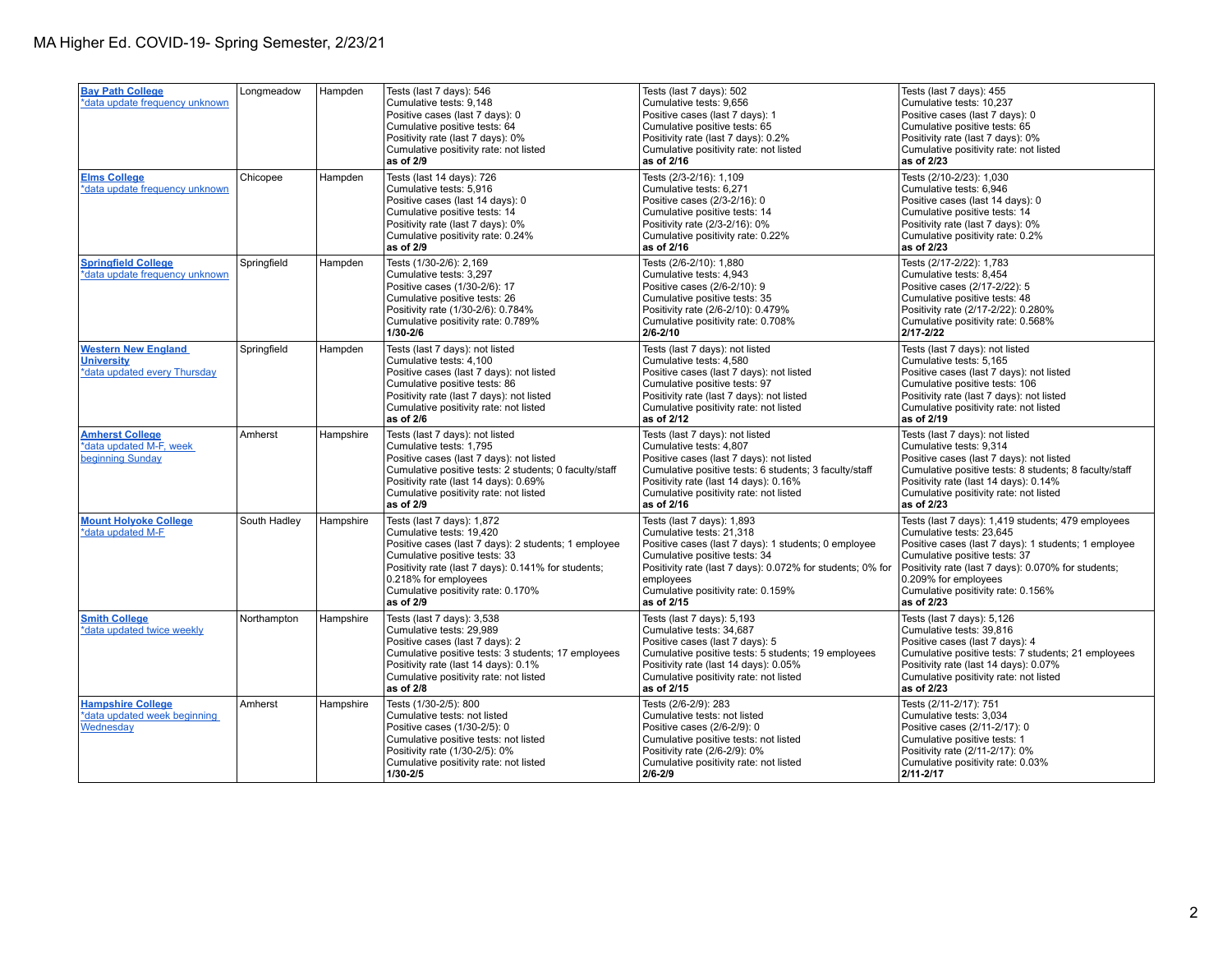| <b>Bentley University</b><br>*data update frequency unknown                   | Waltham              | Middlesex | Tests (last 7 days): 4,923<br>Cumulative tests: 12,750<br>Positive cases (last 7 days): 21<br>Cumulative positive tests: 70<br>Positivity rate (last 7 days): not listed<br>Cumulative positivity rate: 0.57%<br>as of 2/2                                                                                                                                                                                                                                                                              | Tests (last 7 days): 4,811<br>Cumulative tests: 17,562<br>Positive cases (last 7 days): 9<br>Cumulative positive tests: 705<br>Positivity rate (last 7 days): not listed<br>Cumulative positivity rate: 0.44%<br>as of 2/15                                                                                                                                                                                                                                                                             | Tests (last 7 days): not listed<br>Cumulative tests: 22,371<br>Positive cases (last 7 days): not listed<br>Cumulative positive tests: 88<br>Positivity rate (last 7 days): not listed<br>Cumulative positivity rate: 0.40%<br>as of 2/22                                                                                                                                                                                                                                                                  |
|-------------------------------------------------------------------------------|----------------------|-----------|---------------------------------------------------------------------------------------------------------------------------------------------------------------------------------------------------------------------------------------------------------------------------------------------------------------------------------------------------------------------------------------------------------------------------------------------------------------------------------------------------------|---------------------------------------------------------------------------------------------------------------------------------------------------------------------------------------------------------------------------------------------------------------------------------------------------------------------------------------------------------------------------------------------------------------------------------------------------------------------------------------------------------|-----------------------------------------------------------------------------------------------------------------------------------------------------------------------------------------------------------------------------------------------------------------------------------------------------------------------------------------------------------------------------------------------------------------------------------------------------------------------------------------------------------|
| <b>Boston College</b><br>*data updated T-F, week<br>beginning Monday          | <b>Chestnut Hill</b> | Middlesex | Tests (2/1-2/7): 10,894<br>Cumulative tests: 178,285<br>Positive cases (2/1-2/7): 48<br>Cumulative positive tests: 682<br>Positivity rate (2/1-2/7): not listed<br>Cumulative positivity rate: 0.38%<br>$2/1 - 2/7$                                                                                                                                                                                                                                                                                     | Tests (2/8-2/14): 12,520<br>Cumulative tests: 190,805<br>Positive cases (2/8-2/14): 95<br>Cumulative positive tests: 777<br>Positivity rate (2/8-2/14): 0.75%<br>Cumulative positivity rate: 0.40%<br>$2/8 - 2/14$                                                                                                                                                                                                                                                                                      | Tests (2/22-2/28): 3,533<br>Cumulative tests: 207,574<br>Positive cases (2/22-2/28): 12<br>Cumulative positive tests: 874<br>Positivity rate (2/22-2/28): not listed<br>Cumulative positivity rate: 0.42%<br>as of 2/23                                                                                                                                                                                                                                                                                   |
| <b>Brandels University</b><br>*data updated daily, week<br>beginning Sunday   | Waltham              | Middlesex | Tests (last 7 days): 6,053<br>Cumulative tests: 107,785<br>Positive cases (last 7 days): 2 students; 8 faculty/staff<br>Cumulative positive tests: not listed<br>Positivity rate (last 7 days): 0.18%<br>Cumulative positivity rate: not listed<br>as of 2/8                                                                                                                                                                                                                                            | Tests (last 7 days): 6,025<br>Cumulative tests: 83,691 students; 32,199 faculty/staff<br>Positive cases (last 7 days): 2 students; 0 faculty/staff<br>Cumulative positive tests: not listed<br>Positivity rate (last 7 days): 0.06%<br>Cumulative positivity rate: not listed<br>as of 2/15                                                                                                                                                                                                             | Tests (week of 2/14): 5,710<br>Cumulative tests: 88,315 students; 33,564 faculty/staff<br>Positive cases (last 7 days): 1 student; 0 faculty/staff<br>Cumulative positive tests: not listed<br>Positivity rate (last 7 days: 0.02%<br>Cumulative positivity rate: not listed<br>as of 2/22                                                                                                                                                                                                                |
| <b>Cambridge College</b>                                                      | Cambridge            | Middlesex |                                                                                                                                                                                                                                                                                                                                                                                                                                                                                                         |                                                                                                                                                                                                                                                                                                                                                                                                                                                                                                         |                                                                                                                                                                                                                                                                                                                                                                                                                                                                                                           |
| <b>Harvard University</b><br>*data updated daily                              | Cambridge            | Middlesex | Tests (last 7 days): 18,112<br>Cumulative tests: 353,319<br>Positive cases (last 7 days): 29<br>Cumulative positive tests: 238 students; 465<br>faculty/staff/affiliates<br>Positivity rate (last 7 days): 0.16%<br>Cumulative positivity rate: not listed<br>as of 2/9                                                                                                                                                                                                                                 | Tests (last 7 days): 16,806<br>Cumulative tests: 189,148 students; 182,032<br>faculty/staff/affiliates<br>Positive cases (last 7 days): 17<br>Cumulative positive tests: 250 students; 473<br>faculty/staff/affiliates<br>Positivity rate (last 7 days): 0.10%<br>Cumulative positivity rate: not listed<br>as of 2/16                                                                                                                                                                                  | Tests (last 7 days): 15,405<br>Cumulative tests: 391,158<br>Positive cases (last 7 days): 10<br>Cumulative positive tests: 737<br>Positivity rate (last 7 days): 0.06%<br>Cumulative positivity rate: not listed<br>as of 2/22                                                                                                                                                                                                                                                                            |
| <b>Harvard Extension School</b>                                               | Cambridge            | Middlesex |                                                                                                                                                                                                                                                                                                                                                                                                                                                                                                         |                                                                                                                                                                                                                                                                                                                                                                                                                                                                                                         |                                                                                                                                                                                                                                                                                                                                                                                                                                                                                                           |
| <b>Lasell College</b><br>*data updated daily                                  | Newton               | Middlesex | Tests (last 7 days): 1,170<br>Cumulative tests: 3,543 students; 1,297 employees;<br>1,244 other<br>Positive cases (last 7 days): 1<br>Cumulative positive tests: 11 students; 10 employees;<br>10 other<br>Positivity rate (last 7 days): not listed<br>Cumulative positivity rate: 0.51%<br>as of 2/8                                                                                                                                                                                                  | Tests (last 7 days): 1,420<br>Cumulative tests: 4,612 students; 1,520 employees;<br>1,381 other<br>Positive cases (last 7 days): 1<br>Cumulative positive tests: 11 students; 11 employees;<br>10 other<br>Positivity rate (last 7 days): not listed<br>Cumulative positivity rate: 0.43%<br>as of 2/15                                                                                                                                                                                                 | Tests 7 day: not listed<br>Cumulative tests: 6,087 students; 1,876 employees;<br>Positive cases (last 7 days): 0<br>Cumulative positive tests: 11 students; 11 employees<br>Positivity rate (last 7 days): not listed<br>Cumulative positivity rate: 0.26%<br>as of 2/22                                                                                                                                                                                                                                  |
| <b>Lesley University</b>                                                      | Cambridge            | Middlesex |                                                                                                                                                                                                                                                                                                                                                                                                                                                                                                         |                                                                                                                                                                                                                                                                                                                                                                                                                                                                                                         |                                                                                                                                                                                                                                                                                                                                                                                                                                                                                                           |
| <b>Massachusetts Institute of</b><br><b>Technology</b><br>*data updated daily | Cambridge            | Middlesex | Tests (last 7 days): 6,800 students; 7,881 employees;<br>2,091 affiliates<br>Cumulative tests: 157,889 students; 147,981<br>employees; 40,259 affiliates<br>Positive cases (last 7 days): 6 students; 12 employees;<br>8 affiliates<br>Cumulative positive tests: 218 students; 300<br>employees; 119 affiliates<br>Positivity rate (last 7 days): 0.9% students; 0.15%<br>employees; 0.38% affiliates<br>Cumulative positivity rate: 0.14% students; 0.20%<br>employees; 0.30% affiliates<br>as of 2/9 | Tests (last 7 days): 9,733 students; 7,200 employees;<br>2,131 affiliates<br>Cumulative tests: 167,734 students; 155,429<br>employees; 42,392 affiliates<br>Positive cases (last 7 days): 4 students; 7 employees; 3<br>affiliates<br>Cumulative positive tests: 236 students; 312 employees;<br>127 affiliates<br>Positivity rate (last 7 days): 0.4% students; 0.10%<br>employees; 0.14% affiliates<br>Cumulative positivity rate: 0.14% students; 0.20%<br>employees; 0.30% affiliates<br>as of 2/16 | Tests (last 7 days): 9,733 students; 7,200 employees;<br>2,131 affiliates<br>Cumulative tests: 167,734 students; 155,429<br>employees; 42,392 affiliates<br>Positive cases (last 7 days): 4 students; 7 employees;<br>3 affiliates<br>Cumulative positive tests: 236 students; 312<br>employees; 127 affiliates<br>Positivity rate (last 7 days): 0.4% students; 0.10%<br>employees; 0.14% affiliates<br>Cumulative positivity rate: 0.14% students; 0.20%<br>employees; 0.30% affiliates<br>week of 2/18 |
| <b>Regis College</b><br>*data updated on Wednesday                            | Weston               | Middlesex | Tests (1/31-2/6): 968<br>Cumulative tests: 8,495<br>Positive cases (1/31-2/6): 5<br>Cumulative positive tests: 54                                                                                                                                                                                                                                                                                                                                                                                       | Tests (2/7-2/13): 979<br>Cumulative tests: 9,462<br>Positive cases (2/7-2/13): 1<br>Cumulative positive tests: 55                                                                                                                                                                                                                                                                                                                                                                                       | Tests (2/14-2/20): 972<br>Cumulative tests: 10,419<br>Positive cases (2/7-2/13): 3<br>Cumulative positive tests: 58                                                                                                                                                                                                                                                                                                                                                                                       |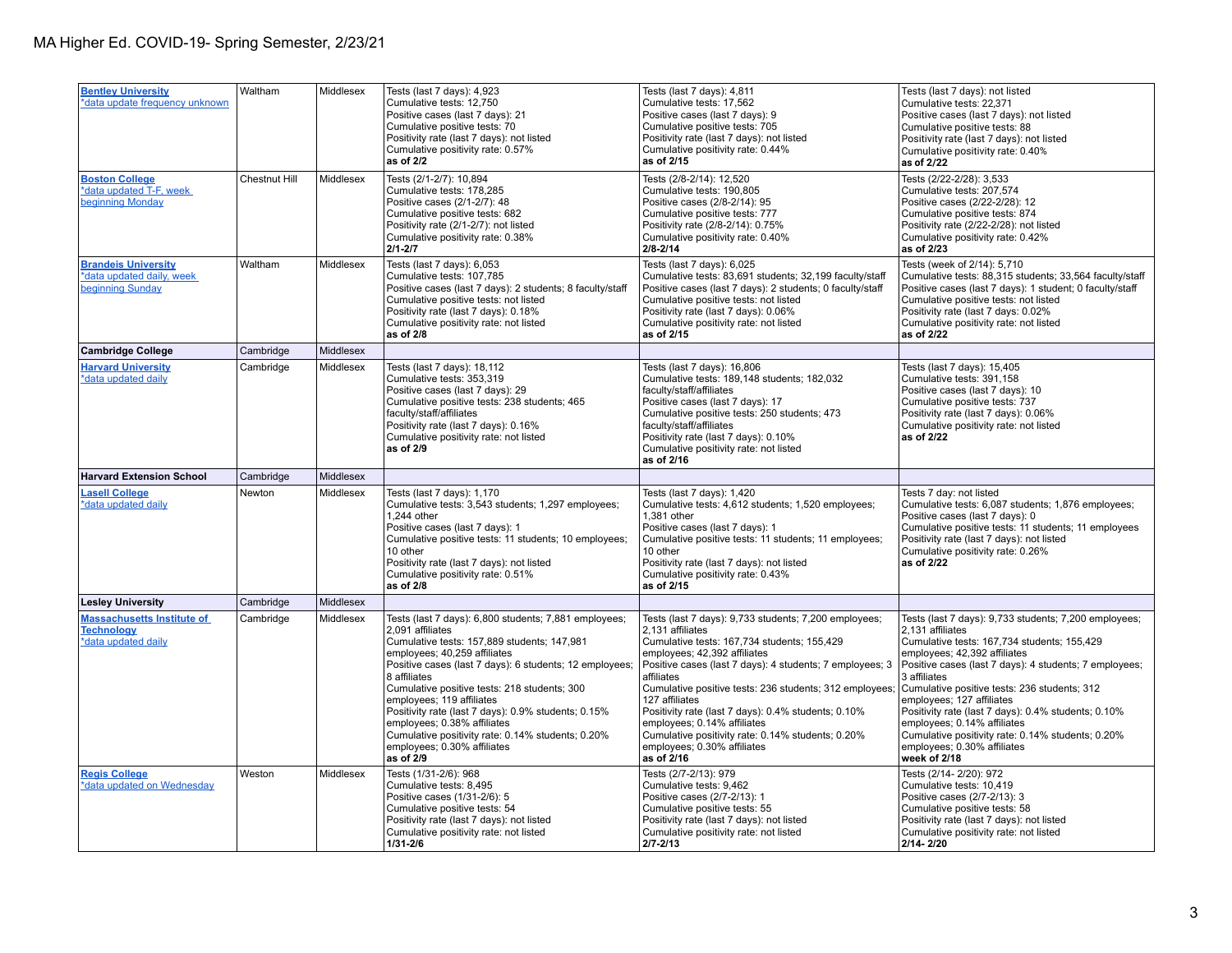| <b>Tufts University</b><br>*data updated daily                       | Medford          | Middlesex      | Tests (last 7 days): 20,456<br>Cumulative tests: 326,523<br>Positive cases (last 7 days): 51<br>Cumulative positive tests: 511<br>Positivity rate (last 7 days): 0.25%<br>Cumulative positivity rate: 0.16%<br>as of 2/7                                                                                                                                                         | Tests (last 7 days): 21,536<br>Cumulative tests: 347,532<br>Positive cases (last 7 days): 27<br>Cumulative positive tests: 513<br>Positivity rate (last 7 days): 0.13%<br>Cumulative positivity rate: 0.15%<br>as of 2/14                                                                                                                                                          | Tests (last 7 days): 22,540<br>Cumulative tests: 373,103<br>Positive cases (last 7 days): 31<br>Cumulative positive tests: 544<br>Positivity rate (last 7 days): 0.14%<br>Cumulative positivity rate: 0.15%<br>as of 2/22                                                                                                                                                         |
|----------------------------------------------------------------------|------------------|----------------|----------------------------------------------------------------------------------------------------------------------------------------------------------------------------------------------------------------------------------------------------------------------------------------------------------------------------------------------------------------------------------|------------------------------------------------------------------------------------------------------------------------------------------------------------------------------------------------------------------------------------------------------------------------------------------------------------------------------------------------------------------------------------|-----------------------------------------------------------------------------------------------------------------------------------------------------------------------------------------------------------------------------------------------------------------------------------------------------------------------------------------------------------------------------------|
| <b>Babson College</b><br>*data updated on Friday                     | Norfolk          | <b>Norfolk</b> | Tests (1/30-2/5): 3,993<br>Cumulative tests: 14,161<br>Positive cases (1/30-2/5): 10 students; < 3 employees;<br>< 3 service providers<br>Cumulative positive tests: 53 students; 10 employees; 7<br>service providers<br>Positivity rate (last 7 days): 0.33%<br>Cumulative positivity rate: 0.49%<br>$1/30 - 2/5$                                                              | Tests (2/6-2/12): 4,253<br>Cumulative tests: 18,414<br>Positive cases (2/6-2/12): 11 students; 0 employees; < 3   Positive cases (2/14-2/20): 53 students; < 3<br>service providers<br>Cumulative positive tests: 64 students; 10 employees; 9<br>service providers<br>Positivity rate (last 7 days): 0.33%<br>Cumulative positivity rate: 0.46%<br>$2/6 - 2/12$                   | Tests (2/14-2/20): 4308<br>Cumulative tests: 22,722<br>employees; 0 service providers<br>Cumulative positive tests: 117 students; 11 employees;<br>9 service providers<br>Positivity rate (last 7 days): 1.25%<br>Cumulative positivity rate: 0.61%<br>$2/14 - 2/20$                                                                                                              |
| <b>Curry College</b><br>*data updated week beginning<br>Thursday     | Milton           | Norfolk        | Tests (last 7 days): 1,624<br>Cumulative tests: 29,968<br>Positive cases (last 7 days): 33<br>Cumulative positive tests: 129<br>Positivity rate (last 7 days): not listed<br>Cumulative positivity rate: not listed<br>as of 2/5                                                                                                                                                 | Tests (last 7 days): 1,710<br>Cumulative tests: 31,678<br>Positive cases (last 7 days): 17<br>Cumulative positive tests: 146<br>Positivity rate (last 7 days): not listed<br>Cumulative positivity rate: not listed<br>as of 2/12                                                                                                                                                  | Tests (last 7 days): 1,691<br>Cumulative tests: 33,369<br>Positive cases (last 7 days): 16<br>Cumulative positive tests: 162<br>Positivity rate (last 7 days): not listed<br>Cumulative positivity rate: not listed<br>as of 2/19                                                                                                                                                 |
| <b>Dean College</b>                                                  | Franklin         | <b>Norfolk</b> | Tests (2/1-2/7): 1,106 students; 451 non-student<br>Cumulative tests: 2,936 students; 1,515 non-student<br>Positive cases (2/1-2/7): 6 students; 0 non-student<br>Cumulative positive tests: 18 students; 3 non-student<br>Positivity rate (2/1-2/7): 0.54% students; 0% non-<br>student<br>Cumulative positivity rate: 0.61% students; 0.20% non-<br><b>Istudent</b><br>2/1-2/7 | Tests (2/8-2/15): 1,295 students; 528 non-student<br>Cumulative tests: 4,231 students; 2,043 non-student<br>Positive cases (2/8-2/15): 1 students; 1 non-student<br>Cumulative positive tests: 19 students; 4 non-student<br>Positivity rate (2/8-2/15): 0.8% students; 0.19% non-<br>student<br>Cumulative positivity rate: 0.45% students; 0.20% non-<br>student<br>$2/8 - 2/15$ | Tests (2/15-2/21): 1,259 students; 493 non-student<br>Cumulative tests: 5,490 students; 2,536 non-student<br>Positive cases (2/15-2/20): 0 students; 0 non-student<br>Cumulative positive tests: 19 students; 4 non-student<br>Positivity rate (2/15-2/20): 0.0% students; 0.0% non-<br>student<br>Cumulative positivity rate: 0.35% students; 0.16% non-<br>student<br>2/15-2/20 |
| <b>Eastern Nazarene College</b><br>*data update frequency unknown    | Quincy           | Norfolk        | Tests (1/25-2/5): 529<br>Cumulative tests: not listed<br>Positive cases (1/25-2/5): 5<br>Cumulative positive tests: not listed<br>Positivity rate (last 7 days): not listed<br>Cumulative positivity rate: not listed<br>$1/25 - 2/5$                                                                                                                                            | Tests (last 7 days): 529<br>Cumulative tests: 968<br>Positive cases (2/1-2/5): 1<br>Cumulative positive tests: not listed<br>Positivity rate (last 7 days): not listed<br>Cumulative positivity rate: not listed<br>as of 2/12                                                                                                                                                     | Tests (1/25-2/12): 1272<br>Cumulative tests: 16<br>Positive cases (1/25-2/12): 1<br>Cumulative positive tests: not listed<br>Positivity rate (last 7 days): not listed<br>Cumulative positivity rate: not listed<br>$1/25 - 2/12$                                                                                                                                                 |
| <b>Hellenic College</b>                                              | <b>Brookline</b> | Norfolk        |                                                                                                                                                                                                                                                                                                                                                                                  |                                                                                                                                                                                                                                                                                                                                                                                    |                                                                                                                                                                                                                                                                                                                                                                                   |
| <b>Olin College of Engineering</b><br>*data update frequency unknown | Needham          | Norfolk        | Tests (last 14 days): 441 students; 159 faculty/staff<br>Cumulative tests: 982<br>Positive cases (last 14 days): 0 student; 0 faculty/staff<br>Cumulative positive tests: 1<br>Positivity rate (last 7 days): 0% students; 0%<br>faculty/staff<br>Cumulative positivity rate: 0.1%<br>as of 2/8                                                                                  | Tests (last 14 days): 410 students; 158 faculty/staff<br>Cumulative tests: 1.407<br>Positive cases (last 14 days): 0 student; 0 faculty/staff<br>Cumulative positive tests: 1<br>Positivity rate (last 7 days): 0% students; 0%<br>faculty/staff<br>Cumulative positivity rate: 0.1%<br>as of 2/16                                                                                 | Tests (last 14 days): 449 students; 157 faculty/staff<br>Cumulative tests: 1.807<br>Positive cases (last 14 days): 0 student; 0 faculty/staff<br>Cumulative positive tests: 1<br>Positivity rate (last 7 days): 0% students; 0%<br>faculty/staff<br>Cumulative positivity rate: 0.1%<br>as of 2/23                                                                                |
| <b>Quincy College</b>                                                | Quincy           | Norfolk        |                                                                                                                                                                                                                                                                                                                                                                                  |                                                                                                                                                                                                                                                                                                                                                                                    |                                                                                                                                                                                                                                                                                                                                                                                   |
| <b>Wellsley College</b><br>*data updated M-F                         | Wellesley        | Norfolk        | Tests (asymptomatic-last 7 days): 751<br>Cumulative tests: not listed<br>Positive cases (last 7 days): 0 students; 1 faculty/staff<br>Cumulative positive tests: not listed<br>Positivity rate (last 7 days): not listed<br>Cumulative positivity rate: not listed<br>as of 2/9                                                                                                  | Tests (asymptomatic-last 7 days): 2,720<br>Cumulative tests: not listed<br>Positive cases (last 7 days): 2 students; 1 faculty/staff<br>Cumulative positive tests: not listed<br>Positivity rate (last 7 days): not listed<br>Cumulative positivity rate: not listed<br>as of 2/16                                                                                                 | Tests (asymptomatic-last 7 days): 3,623<br>Cumulative tests: not listed<br>Positive cases (last 7 days): 2 students; 0 faculty/staff<br>Cumulative positive tests: not listed<br>Positivity rate (last 7 days): not listed<br>Cumulative positivity rate: not listed<br>as of 2/24                                                                                                |
| <b>Bay State College</b>                                             | <b>Boston</b>    | Suffolk        |                                                                                                                                                                                                                                                                                                                                                                                  |                                                                                                                                                                                                                                                                                                                                                                                    |                                                                                                                                                                                                                                                                                                                                                                                   |
| Benjamin Franklin Institute of<br>Technology                         | <b>Boston</b>    | Suffolk        |                                                                                                                                                                                                                                                                                                                                                                                  |                                                                                                                                                                                                                                                                                                                                                                                    |                                                                                                                                                                                                                                                                                                                                                                                   |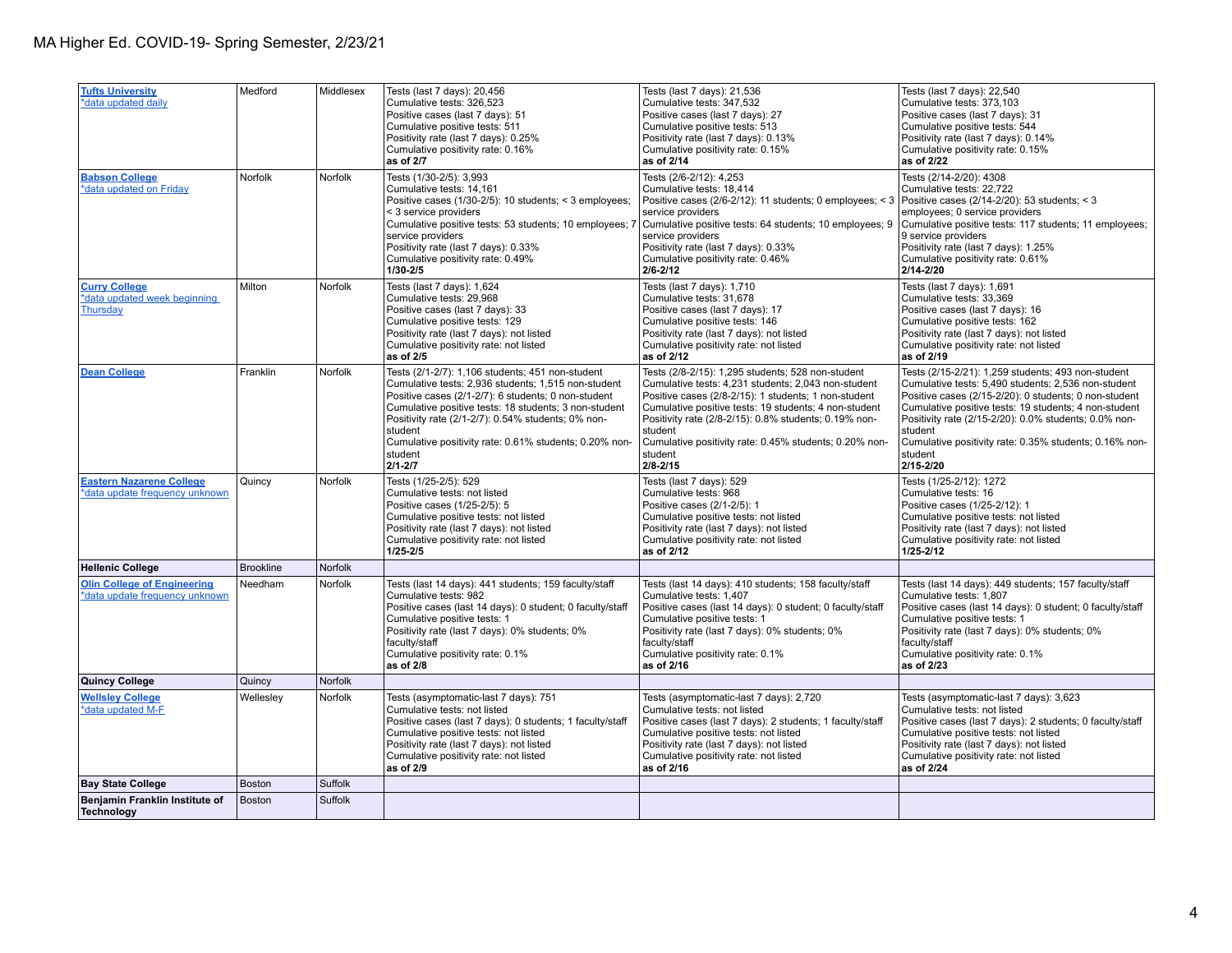| <b>Berklee College of Music</b><br>*data updated daily, M-F                                              | Boston                                        | Suffolk | Tests (last 7 days): 4,678<br>Cumulative tests: 14,720<br>Positive cases (1/25-1/31): 8<br>Cumulative positive tests: 72<br>Positivity rate (last 7 days): 0.17%<br>Cumulative positivity rate: 0.49%<br>as of 2/8                                                                                        | Tests (last 7 days): 3,650<br>Cumulative tests: 19,261<br>Positive cases (1/25-1/31): 5<br>Cumulative positive tests: 80<br>Positivity rate (last 7 days): 0.14%<br>Cumulative positivity rate: 0.42%<br>as of 2/16                                                                                         | Tests (last 7 days): 5,071<br>Cumulative tests: 24,332<br>Positive cases (1/25-1/31): 5<br>Cumulative positive tests: 85<br>Positivity rate (last 7 days): 0.10%<br>Cumulative positivity rate: 0.35%<br>as of 2/17-2/23                                                                                 |
|----------------------------------------------------------------------------------------------------------|-----------------------------------------------|---------|-----------------------------------------------------------------------------------------------------------------------------------------------------------------------------------------------------------------------------------------------------------------------------------------------------------|-------------------------------------------------------------------------------------------------------------------------------------------------------------------------------------------------------------------------------------------------------------------------------------------------------------|----------------------------------------------------------------------------------------------------------------------------------------------------------------------------------------------------------------------------------------------------------------------------------------------------------|
| <b>Boston Architectural College</b>                                                                      | <b>Boston</b>                                 | Suffolk |                                                                                                                                                                                                                                                                                                           |                                                                                                                                                                                                                                                                                                             |                                                                                                                                                                                                                                                                                                          |
| <b>New England Law School</b>                                                                            | <b>Boston</b>                                 | Suffolk |                                                                                                                                                                                                                                                                                                           |                                                                                                                                                                                                                                                                                                             |                                                                                                                                                                                                                                                                                                          |
| <b>Boston Universtiy</b><br>*data updated daily                                                          | Boston                                        | Suffolk | Tests (2/2-2/8): 23,517 students; 1,929 faculty;<br>5,392 staff<br>Cumulative tests: 658,779<br>Positive cases (2/2-2/8): not listed<br>Cumulative positive tests: 1,327<br>Positivity rate (2/2-2/8): 0.36% students; 0.10% faculty;<br>$0.15%$ staff<br>Cumulative positivity rate: 0.2%<br>$2/2 - 2/8$ | Tests (2/2-2/8): 24,959 students; 1,838 faculty;<br>5,120 staff<br>Cumulative tests: 690,696<br>Positive cases (2/9-2/15): not listed<br>Cumulative positive tests: 1,381<br>Positivity rate (2/9-2/15): 0.19% students; 0% faculty;<br>$0.12\%$ staff<br>Cumulative positivity rate: 0.20%<br>$2/9 - 2/15$ | Tests (2/16-2/22): 24,847 students; 1,871 faculty;<br>5,552 staff<br>Cumulative tests: 722,966<br>Positive cases (2/16-2/22): 11<br>Cumulative positive tests: 1,458<br>Positivity rate (2/16-2/22): 0.26% students; 0.05%<br>faculty; 0.22% staff<br>Cumulative positivity rate: 0.20%<br>$2/16 - 2/22$ |
| <b>Emerson College</b><br>*data updated daily, week<br>beginning Sunday                                  | Boston                                        | Suffolk | Tests (2/1-2/7): 5,242<br>Cumulative tests: 15,560<br>Positive cases (2/1-2/7): 13<br>Cumulative positive tests: 58<br>Positivity rate (2/1-2/7): 0.25%<br>Cumulative positivity rate: 0.37%<br>$2/1 - 2/7$                                                                                               | Tests (2/8-2/14): 5,569<br>Cumulative tests: 19,941<br>Positive cases (2/8-2/14): 10<br>Cumulative positive tests: 66<br>Positivity rate (2/8-2/14): 0.18%<br>Cumulative positivity rate: 0.33%<br>$2/8 - 2/14$                                                                                             | Tests (2/15-2/21): 5,486<br>Cumulative tests: 26,561<br>Positive cases (2/8-2/14): 12<br>Cumulative positive tests: 80<br>Positivity rate (2/15-2/21): 0.22%<br>Cumulative positivity rate: 0.30%<br>$2/15 - 2/21$                                                                                       |
| <b>Emmanuel College</b><br>*data updated daily M-F                                                       | Boston                                        | Suffolk | Tests (last 7 days): not listed<br>Cumulative tests: 7,612<br>Positive cases (last 7 days): 4<br>Cumulative positive tests: 27<br>Positivity rate (last 7 days): 0.19%<br>Cumulative positivity rate: 0.35%<br>as of 2/8                                                                                  | Tests (last 7 days): not listed<br>Cumulative tests: 10,000<br>Positive cases (last 7 days): 4<br>Cumulative positive tests: 31<br>Positivity rate (last 7 days): 0.19%<br>Cumulative positivity rate: 0.30%<br>as of 2/16                                                                                  | Tests (last 7 days): not listed<br>Cumulative tests: 13,045<br>Positive cases (last 7 days): 11<br>Cumulative positive tests: 44<br>Positivity rate (last 7 days): 0.46%<br>Cumulative positivity rate: 0.34%<br>as of 2/24                                                                              |
| <b>Fisher College</b>                                                                                    | <b>Boston</b>                                 | Suffolk |                                                                                                                                                                                                                                                                                                           |                                                                                                                                                                                                                                                                                                             |                                                                                                                                                                                                                                                                                                          |
| <b>Laboure College</b>                                                                                   | Boston                                        | Suffolk | No update as of 2/9 at 6pm                                                                                                                                                                                                                                                                                | Tests (last 7 days): not listed<br>Cumulative tests: 74,814<br>Positive cases (2/1-2/7): 3<br>Cumulative positive tests: 8<br>Positivity rate (2/1-2/7): not listed<br>Cumulative positivity rate: not listed<br>$2/1 - 2/7$                                                                                | Tests (last 7 days): not listed<br>Cumulative tests: not listed<br>Positive cases (2/15-2/21): 2<br>Cumulative positive tests: 12<br>Positivity rate (2/15-2/21): not listed<br>Cumulative positivity rate: not listed<br>$2/15 - 2/21$                                                                  |
| <b>Massachusetts College of</b><br><b>Pharmacy and Health Sciences</b><br>*data update frequency unknown | Boston/Worcest<br>er/Manchester,<br><b>NH</b> | Suffolk | Tests (last 7 days): not listed<br>Cumulative tests: 74,814<br>Positive cases (last 7 days): not listed<br>Cumulative positive tests: 371<br>Positivity rate (last 7 days): not listed<br>Cumulative positivity rate: 0.5%<br>as of 2/6                                                                   | Tests (last 7 days): not listed<br>Cumulative tests: 79,099<br>Positive cases (last 7 days): not listed<br>Cumulative positive tests: 381<br>Positivity rate (last 7 days): not listed<br>Cumulative positivity rate: 0.5%<br>as of 2/15                                                                    | Tests (last 7 days): not listed<br>Cumulative tests: 82,864<br>Positive cases (last 7 days): not listed<br>Cumulative positive tests: 394<br>Positivity rate (last 7 days): not listed<br>Cumulative positivity rate: 0.5%<br>as of 2/22                                                                 |
| The New England Conservatory Boston<br>of Music<br>*data updated on Friday                               |                                               | Suffolk | Tests (last 7 days): 857<br>Cumulative tests: 13.788<br>Positive cases (last 7 days): 1<br>Cumulative positive tests: not listed<br>Positivity rate (last 7 days): 0.12%<br>Cumulative positivity rate: 0.2%<br>as of 2/9                                                                                 | Tests (last 7 days): 931<br>Cumulative tests: 14,727<br>Positive cases (last 7 days): 1<br>Cumulative positive tests: not listed<br>Positivity rate (last 7 days): 0.11%<br>Cumulative positivity rate: 0.2%<br>as of 2/16                                                                                  | Tests (last 7 days): 552<br>Cumulative tests: 15,355<br>Positive cases (last 7 days): 0<br>Cumulative positive tests: not listed<br>Positivity rate (last 7 days): 0.0%<br>Cumulative positivity rate: 0.2%<br>as of 2/19                                                                                |
| <b>North Bennet Street School</b>                                                                        | Boston                                        | Suffolk |                                                                                                                                                                                                                                                                                                           |                                                                                                                                                                                                                                                                                                             |                                                                                                                                                                                                                                                                                                          |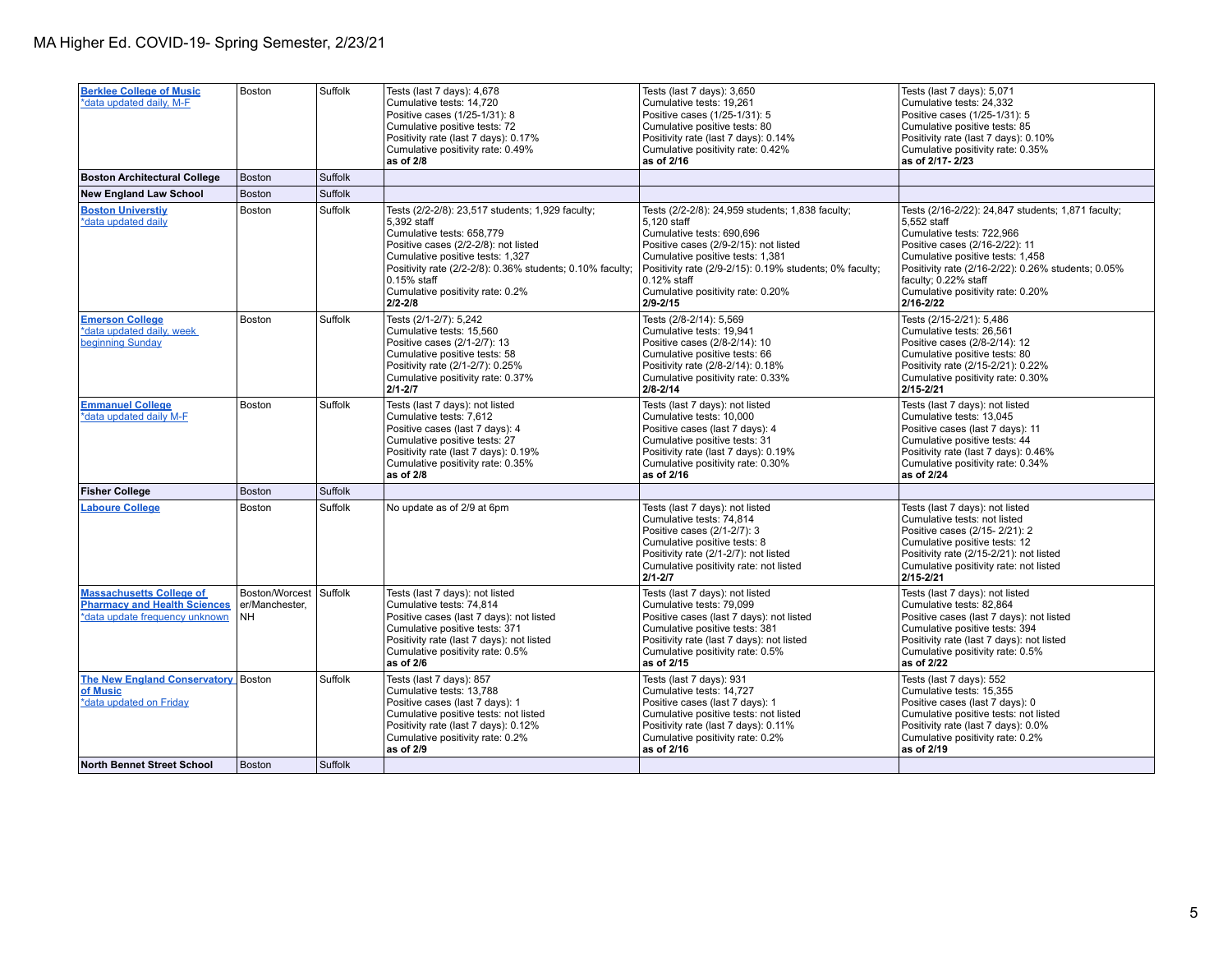| <b>Northeastern University</b><br>*data updated daily, week<br>beginning Sunday      | <b>Boston</b> | Suffolk   | Tests (2/1-2/7): 30,931<br>Cumulative tests: 683,195<br>Positive cases (2/1-2/7): 58<br>Cumulative positive tests: 943 students; 120<br>faculty/staff; 114 contract employees<br>Positivity rate (last 7 days): 0.19%<br>Cumulative positivity rate: not listed<br>$2/1 - 2/7$ | Tests (2/8-2/14): 31,684<br>Cumulative tests: 714,879<br>Positive cases (2/8-2/14): 53<br>Cumulative positive tests: 993 students; 121<br>faculty/staff; 116 contract employees<br>Positivity rate (last 7 days): 0.17%<br>Cumulative positivity rate: not listed<br>$2/8 - 2/14$ | Tests (2/18-2/22): 20,905<br>Cumulative tests: 750,086<br>Positive cases (2/18-2/22): 38<br>Cumulative positive tests: 1062 students; 121<br>faculty/staff; 121 contract employees<br>Positivity rate (last 7 days): 0.22%<br>Cumulative positivity rate: not listed<br>2/18-2/22 |
|--------------------------------------------------------------------------------------|---------------|-----------|--------------------------------------------------------------------------------------------------------------------------------------------------------------------------------------------------------------------------------------------------------------------------------|-----------------------------------------------------------------------------------------------------------------------------------------------------------------------------------------------------------------------------------------------------------------------------------|-----------------------------------------------------------------------------------------------------------------------------------------------------------------------------------------------------------------------------------------------------------------------------------|
| <b>Simmons University</b><br>*data updated weekly                                    | Boston        | Suffolk   | Tests (last 7 days): 396<br>Cumulative tests: 6,031<br>Positive cases (last 7 days): 1<br>Cumulative positive tests: not listed<br>Positivity rate (last 7 days): not listed<br>Cumulative positivity rate: 0.23%<br>as of 2/9                                                 | Tests (last 7 days): 328<br>Cumulative tests: 6,608<br>Positive cases (last 7 days): 0<br>Cumulative positive tests: not listed<br>Positivity rate (last 7 days): not listed<br>Cumulative positivity rate: 0.28%<br>as of 2/16                                                   | Tests (last 7 days): not listed<br>Cumulative tests: 7,179<br>Positive cases (last 7 days): 1<br>Cumulative positive tests: not listed<br>Positivity rate (last 7 days): not listed<br>Cumulative positivity rate: 0.21%<br>as of 2/23                                            |
| <b>Suffolk University</b><br>*data update frequency unknown                          | Boston        | Suffolk   | Tests (1/31-2/3): 1,481<br>Cumulative tests: 51,406<br>Positive cases (1/31-2/3): 6<br>Cumulative positive tests: 186<br>Positivity rate (last 7 days): not listed<br>Cumulative positivity rate: 0.362%<br>as of 2/4                                                          | Tests (2/8-2/14): 2,861<br>Cumulative tests: 55,370<br>Positive cases (2/8-2/14): 6<br>Cumulative positive tests: 204<br>Positivity rate (last 7 days): not listed<br>Cumulative positivity rate: 0.368%<br>as of 2/16                                                            | Tests (2/12-2/18): 2,932<br>Cumulative tests: 57,601<br>Positive cases (2/8-2/14): 12<br>Cumulative positive tests: 215<br>Positivity rate (last 7 days): not listed<br>Cumulative positivity rate: 0.373%<br>as of 2/18                                                          |
| <b>Urban College of Boston</b>                                                       | <b>Boston</b> | Suffolk   |                                                                                                                                                                                                                                                                                |                                                                                                                                                                                                                                                                                   |                                                                                                                                                                                                                                                                                   |
| <b>Wentworth Institute of</b><br><b>Technology</b><br>*data update frequency unknown | <b>Boston</b> | Suffolk   | Tests (last 7 days): 3,291<br>Cumulative tests: 7,547<br>Positive cases (last 7 days): 21<br>Cumulative positive tests: 42<br>Positivity rate (last 7 days): 0.6%<br>Cumulative positivity rate: not listed<br>as of 2/9                                                       | Tests (last 7 days): 3,376<br>Cumulative tests: 10,620<br>Positive cases (last 7 days): 8<br>Cumulative positive tests: 50<br>Positivity rate (last 7 days): 0.1%<br>Cumulative positivity rate: not listed<br>as of 2/16                                                         | Tests (last 7 days): 3,718<br>Cumulative tests: 15,176<br>Positive cases (last 7 days): 4<br>Cumulative positive tests: 55<br>Positivity rate (last 7 days): 0.1%<br>Cumulative positivity rate: not listed<br>as of 2/23                                                         |
| <b>William James College</b>                                                         | <b>Boston</b> | Suffolk   |                                                                                                                                                                                                                                                                                |                                                                                                                                                                                                                                                                                   |                                                                                                                                                                                                                                                                                   |
|                                                                                      |               |           |                                                                                                                                                                                                                                                                                |                                                                                                                                                                                                                                                                                   |                                                                                                                                                                                                                                                                                   |
| <b>Anna Maria College</b><br>*data updated on Friday                                 | Paxton        | Worcester | Tests (last 7 days): 872<br>Cumulative tests: 1,387<br>Positive cases (last 7 days): 2<br>Cumulative positive tests: 6<br>Positivity rate (last 7 days): 0.6%<br>Cumulative positivity rate: 0.43%<br>as of 2/9                                                                | Tests (last 7 days): 1,588<br>Cumulative tests: 2,881<br>Positive cases (last 7 days): 2<br>Cumulative positive tests: 6<br>Positivity rate (last 7 days): not listed<br>Cumulative positivity rate: 0.21%<br>as of 2/16                                                          | Tests (last 7 days): 1,814<br>Cumulative tests: 4,328<br>Positive cases (last 7 days): 6<br>Cumulative positive tests: 12<br>Positivity rate (last 7 days): 0.33%<br>Cumulative positivity rate: 0.28%<br>as of 2/22                                                              |
| <b>Assumption College</b><br>*data updated on Friday                                 | Worcester     | Worcester | Tests (last 7 days): 2,608<br>Cumulative tests: 5,682<br>Positive cases ("this week"): 13<br>Cumulative positive tests: 35<br>Positivity rate ("this week"): 0.62%<br>Cumulative positivity rate: not listed<br>as of 2/5                                                      | Tests (last 7 days): 2,957<br>Cumulative tests: 8,639<br>Positive cases ("this week"): 5<br>Cumulative positive tests: 40<br>Positivity rate ("this week"): 0.46%<br>Cumulative positivity rate: not listed<br>as of 2/12                                                         | Tests (last 7 days): 3,050<br>Cumulative tests: 11,689<br>Positive cases ("this week"): 2<br>Cumulative positive tests: 42<br>Positivity rate ("this week"): 0.36%<br>Cumulative positivity rate: not listed<br>as of 2/19                                                        |
| <b>Becker College</b><br>*data updated on Tuesday                                    | Worcester     | Worcester | Tests (last 7 days): 980<br>Cumulative tests: not listed<br>Positive cases (last 7 days): 3<br>Cumulative positive tests: not listed<br>Positivity rate (last 7 days): 0.72%<br>Cumulative positivity rate: not listed<br>as of 2/9                                            | Tests (last 7 days): 1,042<br>Cumulative tests: 5,560<br>Positive cases (last 7 days): 3<br>Cumulative positive tests: not listed<br>Positivity rate (last 7 days): not listed<br>Cumulative positivity rate: not listed<br>as of 2/16                                            | Tests (last 7 days): 854<br>Cumulative tests: 6,897<br>Positive cases (last 7 days): 5<br>Cumulative positive tests: not listed<br>Positivity rate (last 7 days): not listed<br>Cumulative positivity rate: not listed<br>as of 2/23                                              |